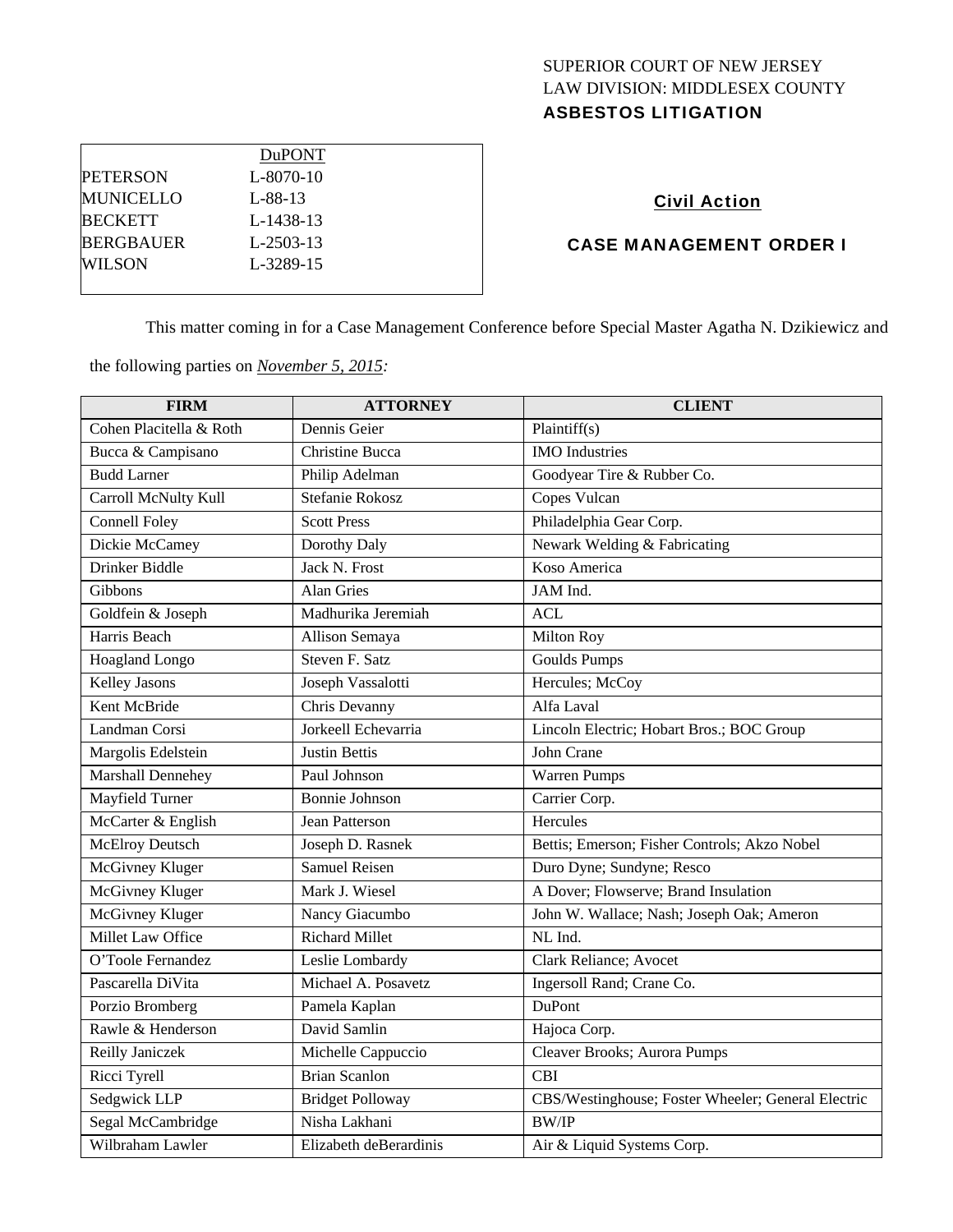IT IS on this **6th** day of **November, 2015**, *effective from the conference date;*

#### ORDERED as follows:

Counsel receiving this Order through computerized electronic medium (E-Mail) shall be deemed by the court to have received a copy of the filed original court document. Any document served pursuant to this Order shall be deemed to be served by mail pursuant to *R*.1:5-2.

#### **These matters are hereby consolidated for discovery, case management and trial.**

#### **DISCOVERY**

| November 30, 2015 | Plaintiff shall provide answers to standard interrogatories and all prior discovery to all new<br>defendants by this date.                                                                                  |
|-------------------|-------------------------------------------------------------------------------------------------------------------------------------------------------------------------------------------------------------|
| November 30, 2015 | Defendants shall serve answers to standard interrogatories by this date.                                                                                                                                    |
| December 14, 2015 | Plaintiff shall propound supplemental interrogatories and document requests by this date.                                                                                                                   |
| January 22, 2016  | Defendants shall serve answers to supplemental interrogatories and document requests by<br>this date.                                                                                                       |
| December 14, 2015 | Defendants shall propound supplemental interrogatories and document requests by this date.                                                                                                                  |
| January 22, 2016  | Plaintiff shall serve answers to supplemental interrogatories and document requests by this<br>date.                                                                                                        |
| April 29, 2016    | Fact discovery, including depositions, shall be completed by this date. Plaintiff's counsel<br>shall contact the Special Master within one week of this deadline if all fact discovery is not<br>completed. |
| May 31, 2016      | Depositions of corporate representatives shall be completed by this date.                                                                                                                                   |

## **EARLY SETTLEMENT**

June 10, 2016 Settlement demands shall be served on all counsel and the Special Master by this date.

#### **SUMMARY JUDGMENT MOTION PRACTICE**

June 10, 2016 Plaintiff's counsel shall advise, in writing, of intent not to oppose motions by this date.

\_\_\_\_\_\_\_\_\_\_\_\_\_\_\_\_\_\_\_\_\_\_\_\_\_\_\_\_\_\_\_\_\_\_\_\_\_\_\_\_\_\_\_\_\_\_\_\_\_\_\_\_\_\_\_\_\_\_\_\_\_\_\_\_\_\_\_\_\_\_\_\_\_\_\_\_\_\_\_\_\_\_\_\_\_\_\_\_\_\_\_\_\_\_\_\_\_\_\_\_\_\_\_\_\_\_\_\_\_\_

- June 24, 2016 Summary judgment motions shall be filed no later than this date.
- July 22, 2016 Last return date for summary judgment motions.

#### **MEDICAL DEFENSE**

- December 15, 2015 Plaintiff shall serve executed medical authorizations by this date.
- March 31, 2016 Plaintiff shall serve medical expert reports by this date.